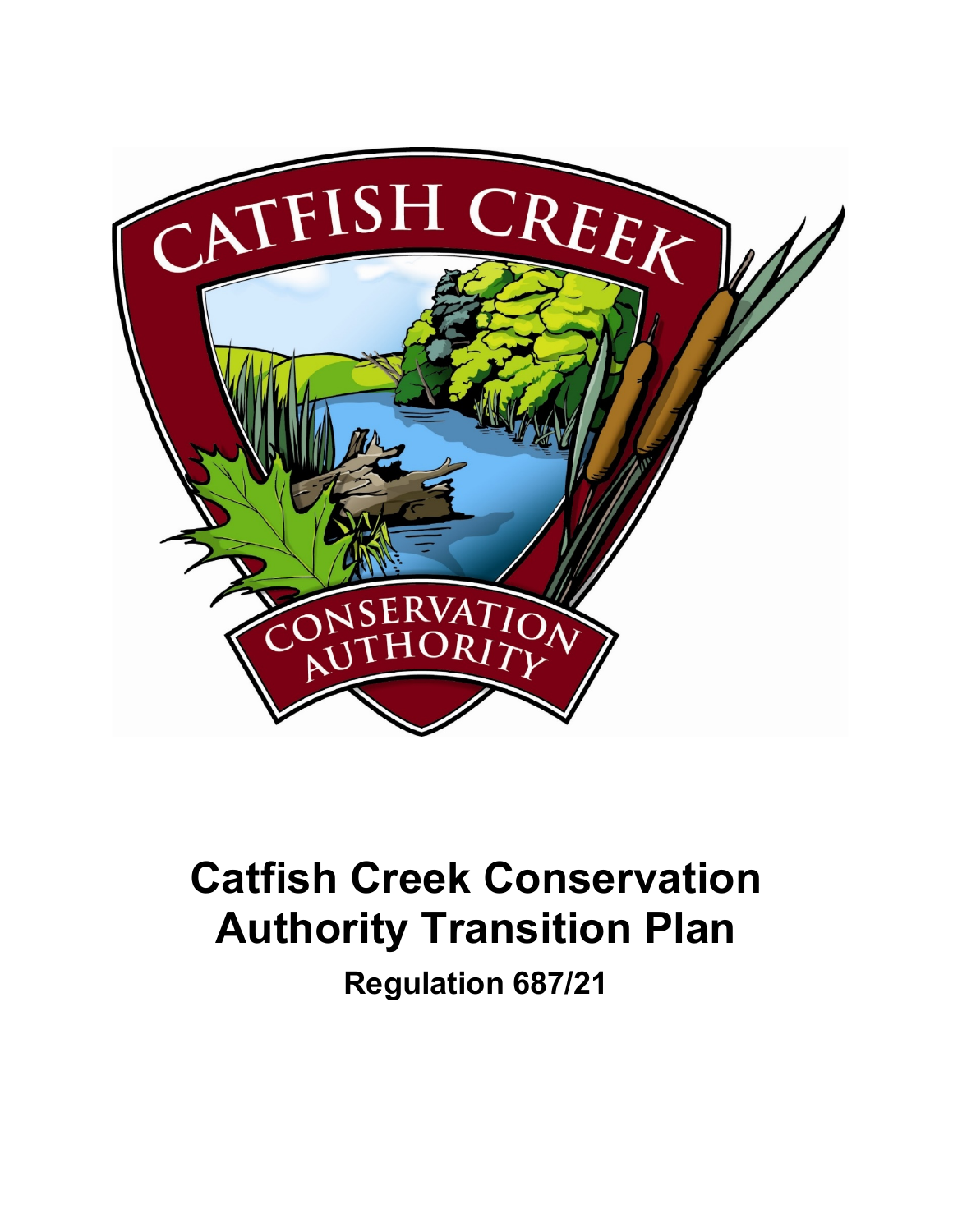# **Purpose/ Introduction**

With the passing of Ontario Regulation 687/21; "Transition Plans and Agreements for Programs and Services Under Section 21.1.2 of the Act" Conservation Authorities are required to develop and implement a Transition Plan outlining processes and timelines to ensure compliance and cost apportioning agreements (if applicable) are in place with their member municipalities as required by subsection 21.1.4 (1) of the Act.

The Transition Plan will be valid for all of the member municipalities within the Catfish Creek Watershed. The regulation sets January 1, 2024, as the transition date.

## **Regulated Timelines and Deliverables**

## **Phase 1**

### Transition Plan

To be completed by December 31, 2021. The transition plan includes a timeline / work plan to meet the requirements of the first and second phases of the transition period. Prior to distribution, the CCCA Board of Directors will receive and approve the plan.

A copy of the transition plan will be sent to each member municipality, to the Ministry of Environment, Conservation and Parks, be published onto the Authority's website, and be made available in print.

#### Inventory of Programs and Services

To be completed by February 28, 2022. The inventory will list all the programs and services that the (CCCA) will be providing to the watersheds member municipalities.

The inventory will include estimates of the annual costs of services, the sources of funding for the program or service, and will be categorized based on the following: Category 1 – Mandatory Programs and Services;

Category 2 – Non Mandatory; and

Category 3 – Other Programs and Services.

The above noted categories can be identified in Section 21 of the Conservation Authorities Act.

A record of Municipal Distribution of the inventory is to be forwarded to MECP. Any changes in the inventory after the February 22, 2022, must be documented and forwarded to MECP.

#### **Phase 2**

#### Municipal Agreements

To be completed by January 1, 2024. The Consultation of Inventory and Cost Apportioning Agreements/Memoranda of Understanding fall under the second phase of the transition period. The Conservation Authority will consult with participating municipalities on the inventory of programs and services. The Conservation Authority will then take the necessary steps (if applicable) to enter into agreements/MOUs with municipalities for Category 2 and 3 programs and services where municipal funding will be required for non mandated programs and services.